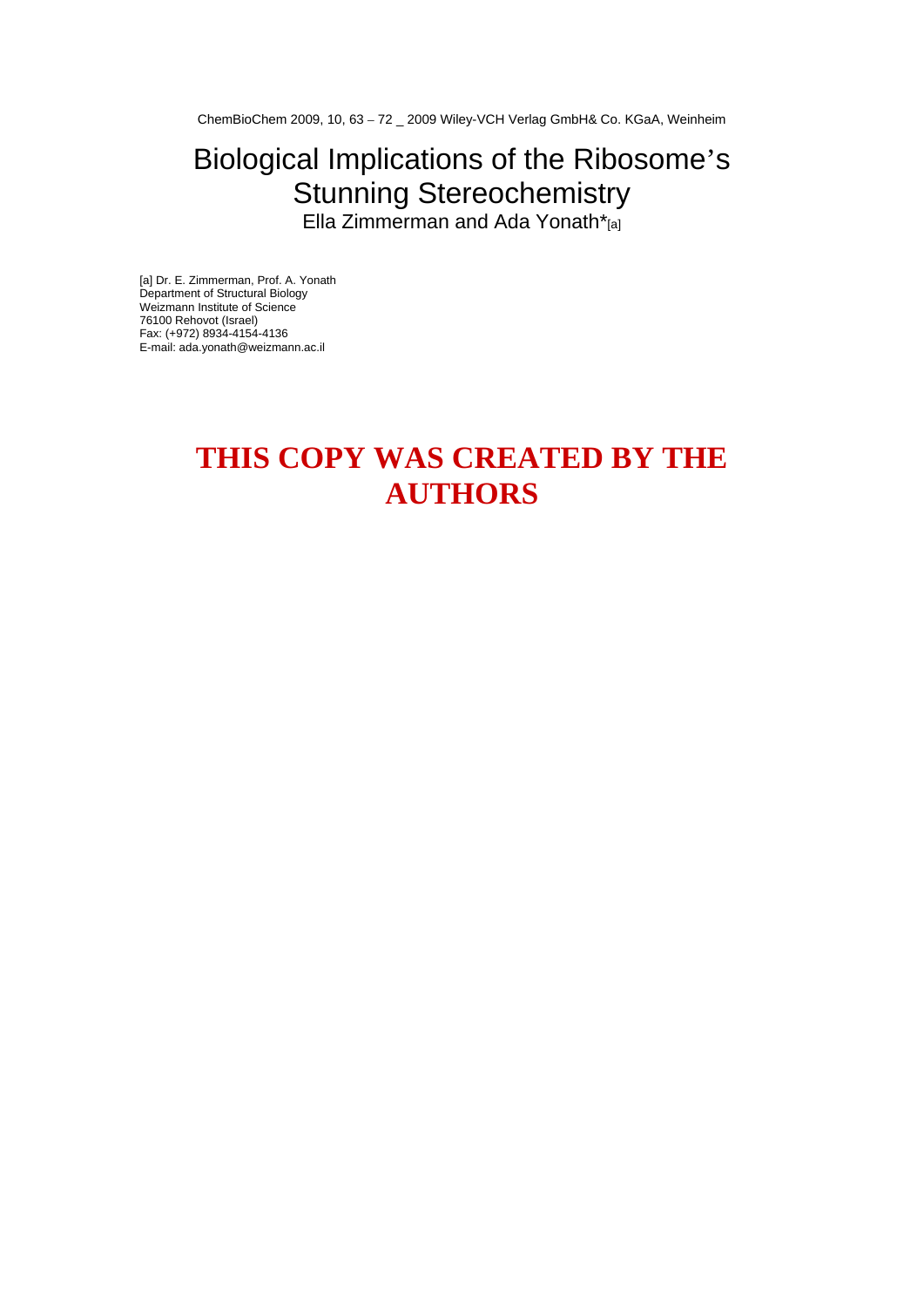DOI: 10.1002/cbic.200800554

### Biological Implications of the Ribosome's Stunning **Stereochemistry**

Ella Zimmerman and Ada Yonath\*<sup>[a]</sup>

The ribosome's striking architecture is ingeniously designed for its efficient polymerase activity in the biosynthesis of proteins, which is a prerequisite for cell vitality. This elaborate architecture is comprised of a universal symmetrical region that connects all of the ribosomal functional centers involved in protein biosynthesis. Assisted by the mobility of selected ribosomal nucleotides, the symmetrical region provides the structural tools that are required not only for peptide bond formation, but also for fast and

Introduction

Gene expression requires machinery for the translation of linear DNA sequences into the corresponding linear sequences of amino acids that will eventually become proteins. The complex apparatus responsible for this process is comprised of over 100 cellular components, among them RNA-rich particles, associated with the endoplasmic reticulum, that were detected in the middle of the 20th century and have been suggested to provide sites for gene expression.<sup>[1,2]</sup> These particles, which were initially called "Palade Particles" and later "ribosomes," are the main players of this process. They act as the largest known macromolecular enzymes and provide the machinery for this process. Constant programmed cell death (corresponding with constant protein degradation) requires the simultaneous production of proteins. Hundreds of thousands of ribosomes are present in typical mammalian cells. Quickly replicating cells, for example hepatocytes, can contain a few million ribosomes, even bacterial cells can contain up to 100 000 ribosomes during their logarithmic growth period.

Ribosomes act as polymerases that synthesize proteins by adding one amino acid at a time to a growing peptide chain, while translocating along the messenger RNA (mRNA) template. They produce nascent proteins on a continuous basis at an incredible speed of about 20 peptide bonds per second, and the entire process is highly regulated by various translation factors. Intensive biochemical research over the last half century has resulted in a fairly detailed description of various ribosomal functions, as well as in the physicochemical characterization of the ribosome's numerous components. These studies showed that in all species ribosomes are built of two unequal subunits that associate to perform protein biosynthesis. Each subunit is a giant assembly of long chains of ribosomal RNA (rRNA), in which many ribosomal proteins (r-proteins) are entangled. The ratio of rRNA to r-proteins  $(-2:1)$  is maintained throughout evolution, with the exception of mammalian mitochondrial ribosome, in which almost half of the bacterismooth successive elongation of nascent proteins. It confines the path along which the A-tRNA 3'-end is rotated into the P-site in concert with the overall tRNA/mRNA sideways movement, thus providing the required stereochemistry for peptide bond formation and substrate-mediated catalysis. The extreme flexibility of the nucleotides that facilitate peptide bond formation is being exploited to promote antibiotic selectivity and synergism, as well as to combat antibiotic resistance.

al rRNA is replaced by r-proteins. Within the assembled functional ribosome (Figure 1A), the small subunit provides the path along which the mRNA progresses, the decoding center, and the mechanism that controls translation fidelity. The large subunit contains the catalytic site, where the polymerization of amino acids occurs, and the protein exit tunnel, along which nascent proteins progress until they emerge out of the ribosome.

The tRNA molecules that carry the amino acids to be incorporated into the growing nascent chains are double-helical, L-shaped molecules that contain an anticodon loop, which matches its complementary three-nucleotide codes on the mRNA, and a 3'-end, which is a single strand with the universal sequence CCA, to which the cognate amino acid is bound covalently. The tRNA molecules are the non-ribosomal entities that combine the two subunits as their three binding sites, A- (aminoacyl), P- (peptidyl), and E- (exit) sites, reside on both subunits of the ribosome. At the A- and P-sites, the tRNA anticodon loops interact with the mRNA on the small subunit, and their acceptor stems with the aminoacylated or peptidylated 3'-end are located on the large subunit.

Efforts initiated at the beginning of the  $1980s^{[3]}$  and followed by two decades of progressive methodical developments, $[4]$ yielded high-resolution three-dimensional structures of ribosomal particles and their complexes with substrate analogues, inhibitors, antibiotics, and non-ribosomal factors, which facilitate the translation process and initial nascent protein folding. These structures revealed that the ribosome's architecture and its inherent mobility provide the machinery for all stages of

<sup>[</sup>a] Dr. E. Zimmerman, Prof. A. Yonath Department of Structural Biology Weizmann Institute of Science 76100 Rehovot (Israel) Fax: (+972) 8934-4154-4136 E-mail: ada.yonath@weizmann.ac.il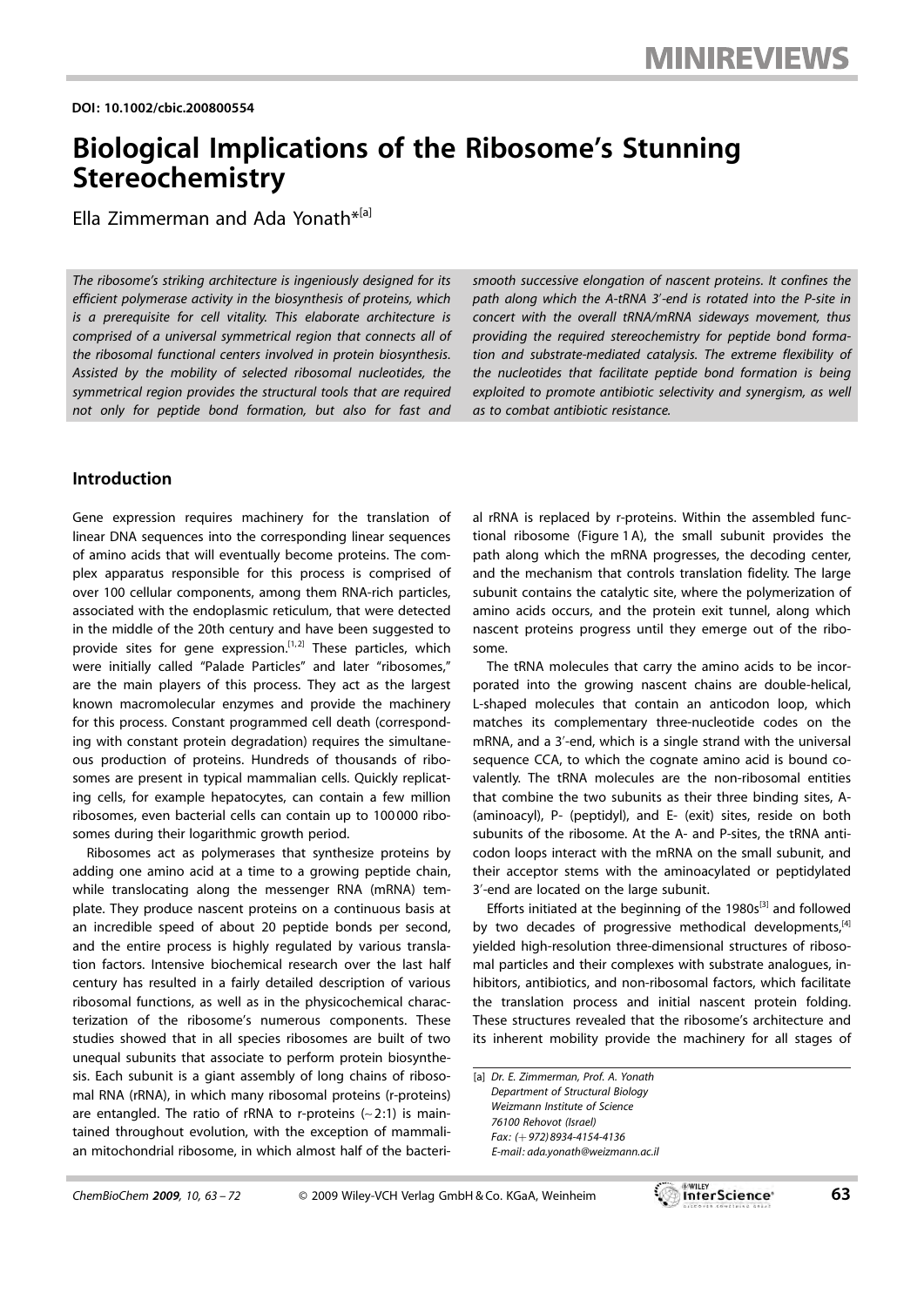

Figure 1. Functional mobility of the small subunit. A) The assembled 70S ribosome (obtained by docking the two ribosomal subunits, T30S<sup>[8]</sup> and D50S<sup>[11]</sup> based on the available structures of the entire ribosome<sup>[8, 12, 13</sup>]; the approximate position of the decoding center (the yellow circle) is indicated. B) Superposition of all known structures of the small ribosomal subunit, showing the "front view" (namely, the intersubunit interface), represented as its rRNA backbone. (Blue: T30S<sup>[8]</sup>; pink and beige: two traceable folds among the ensemble of conformations that exist in T30S low resolution crystals;<sup>[8]</sup> cyan and green: the two conformations that exist in the crystal structure of the entire ribosome from E. coli, E70S;<sup>[9]</sup> grey and purple: the conformation within the functional complexes of the entire ribosome from T. thermophilus, T70S<sup>[12, 13</sup>]) The figure shows the main architectural features (head, platform, shoulder, and latch), the approximate positions of the mRNA channel (pink dots) and of the decoding center (D) and various folds of the "head" that indicate its functional flexibility. It also hints at the feature that is supposed to enable the head mobility—the slender connection between it and the rest of the subunit. The directions of two functional motions are indicated by arrows. The left arrow represents the latch-closing motion that creates a pore for the incoming mRNA. The right arrow represents the coordinated platform–head motion. Together, these motions facilitate mRNA attachment and progression. Because the structure of the body is almost identical in all known crystal structures, only that of T30S<sup>[8]</sup> is shown (blue ribbons and cyan filling). C) Head mobility and its fixation by the heteropolytungstate clusters. Most of the heteropolytungstate cluster molecules bound to T30S<sup>[8]</sup> are shown as blue balls. R-protein S2 of the two adjacent particles (shown in purple) intertwine and provide the forces that stabilize the "head" conformation.

protein biosynthesis and enable its active involvement in the process (reviewed in ref. [5]). Comparative analysis of these structures, and their integration with structural observations obtained by other methods, such as cryo-electron microscopy (EM) and single-molecule fluorescence spectroscopy, confirmed that while elongation proceeds, the two subunits perform cooperatively, and all of the functional tasks that comprise translation are performed mainly, albeit not exclusively, by ribosomal RNA. This analysis also showed that the ribosome is a dynamic molecular machine that utilizes conformational rearrangements as an integral part of the translation machinery. Interpolations between crystal structures that represent the various functional states enabled the dynamic description of several key components of ribosomal function.

This article focuses on the biological implications of the crystallographic findings, with an emphasis on the chemical aspects of the translation process. It highlights the link between ribosomal architecture, its significant conformational mobility, and the reactions that it catalyzes, including successive peptide bond formation and tRNA release. It also addresses issues such as chirality discrimination, the universality of the tRNA CCA end, and the possible chaperone activity of the ribosome. It also shed light on the chemical characterization of the action of ribosomal antibiotics, their selectivity, synergism, and mechanisms for acquiring resistance to antibiotics. These target ribosomes because of their key contribution to a fundamental life process.

#### Initiation and Decoding: Architectural Considerations

The initiation of protein biosynthesis is an incredibly intricate process.<sup>[6]</sup> This dynamic step is triggered by initiation factors and the construction of the initiation complex, which is composed of the small ribosomal subunit, mRNA, and an initiator tRNA. It hinges on the accurate positioning of mRNA on the small ribosomal subunit, which is a prerequisite for correct translation. As is the case for all other main ribosomal tasks, mRNA positioning is guided and controlled by the elaborate ribosomal architecture, which contains a purine-rich sequence made of a few nucleotides, called the "Shine–Dalgarno sequence" in prokaryotes. This sticky sequence anchors the 5' end of the mRNA onto the small ribosomal subunit through the formation of numerous interactions, including base pair $ing.<sup>[7]</sup>$ 

mRNA binding involves a latch-like closing–opening mecha $n$ ism<sup>[8–9]</sup> that is performed by the small subunit by coordinated "head"–"shoulder" and "head"–"platform" motions (Figure 1 B). These movements can be minimized either naturally, through the entrance of mRNA into its groove on the small subunit, or chemically, by post crystallization chemical treatment with minute amounts of the heteropolytungstate  $[(NH_4)_6(P_2W_{18}O_{62})\cdot$ 14H<sub>2</sub>O]. This tungstate cluster played a dual role in the determination of the structure of the small ribosomal subunit. In addition to providing anomalous phasing power, it dramatically increased the resolution of the X-ray diffraction from the initial 7–9 Å to 3 Å. Further analysis showed that the tungstate clus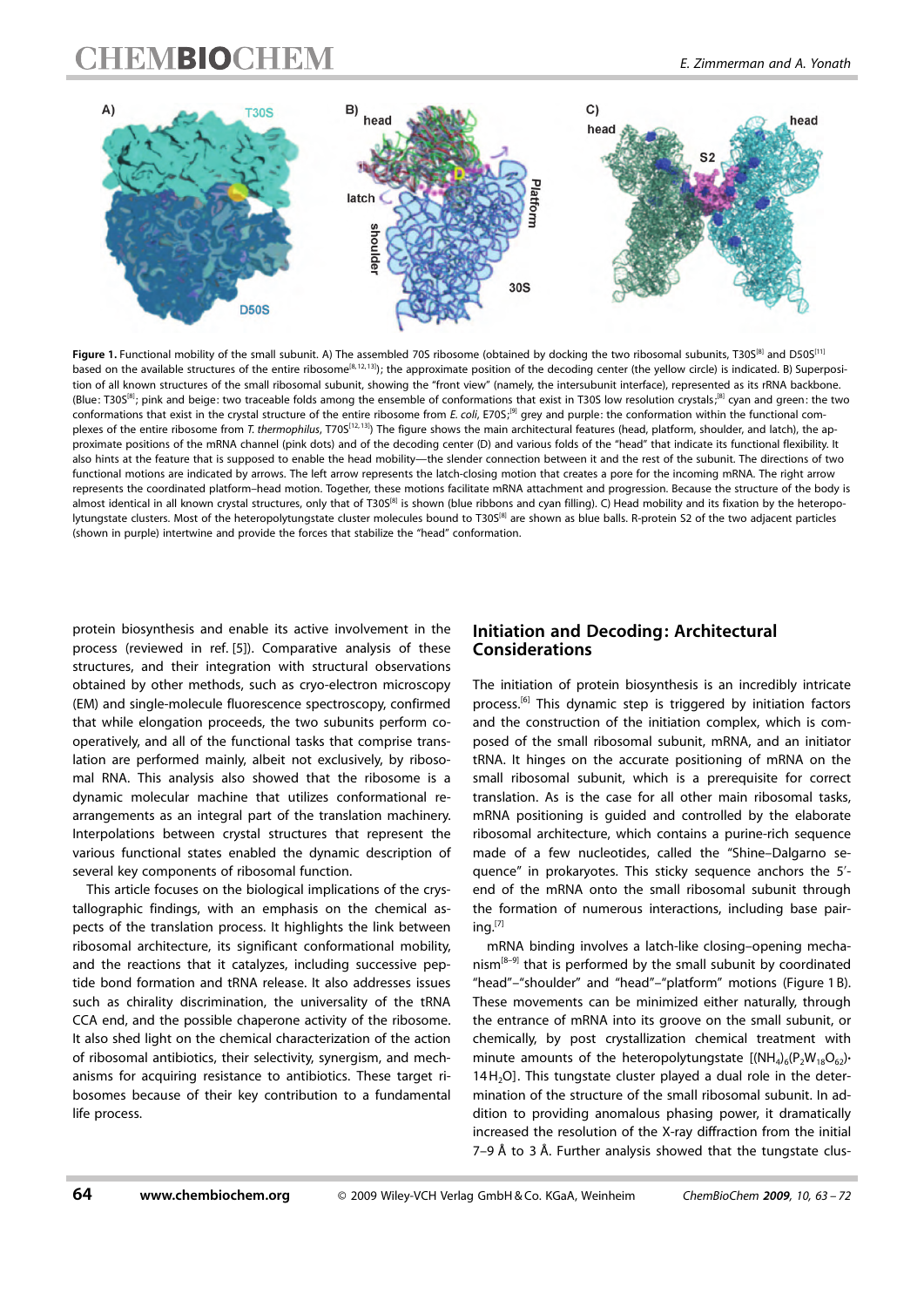ter was securely and quantitatively attached to well-defined locations of the small subunit, thus stabilizing a selected functional conformation (the "open latch") within crystals containing more than two different head conformations (Figure 1 B). Fourteen cluster molecules bind to each of the crystallized small ribosomal subunits through interactions with positively charged side chains of the extended loops or with the termini of r-proteins exposed on the ribosome surface. Among those, four are attached to the r-protein S2, which possesses extremely flexible, long, and positively charged C and N termini (Figure 1 C), in a manner that consequently influences the rigidity of the subunit by controlling the internal flexibility of the region surrounding the mRNA chain, and by gluing together proximal pairs of crystallized particles.[10]

Once the initiator tRNA binds to the start codon (AUG) at the P-site, which is downstream of the sticky sequence that anchors and direct the mRNA binding, the construction of the initiation complex is completed. The two subunits associate, and intersubunit bridges are formed by conformational rearrangements.<sup>[11–14]</sup> Local ribosome mobility also plays a major role in the selection of the incoming aminoacylated tRNAs (aa-tRNAS) and in proofreading translation; $[15-17]$  the inherent flexibility of the decoding center for monitoring base pairing at the first two positions of each codon is exploited. Noncanonical base pairs at the third position are tolerated by the ribosome.

Among the newly formed intersubunit bridges, B1a (the Afinger; Figure 2A and B) and B2a (the connecting element between the peptidyl-transferase-center (PTC) environs in the large subunit with the decoding center in the small subunit) play key roles in substrate accommodation and positioning. Located at the heart of the ribosome, B2a (helix H69 of the large subunit) is a highly flexible, multifunctional feature. In the assembled ribosome, regardless of its source (Thermus thermophilus or E. coli, T70S and E70S, respectively) and/or its functional state, B2a stretches out towards the small subunit and interacts with both the A-site and the P-site tRNA molecules.<sup>[9, 12–14]</sup> However, in the unbound large subunit of *Deino*coccus radiodurans, D50S, it is positioned at the subunit interface with a distinctly different conformation.[11] The significant flexibility of the bridges that allow their conformational rearrangements also seems to facilitate the deactivation of ribosomes under unfavorable conditions. Thus, these bridges can become readily disordered under conditions that are far from physiological, as was observed in crystal structures of the large ribosomal subunit from Haloarcula marismortui, H50S.<sup>[18]</sup>

The motions of bridge B1a, which appears to also act as a guide for the entrance of A-site tRNA, are limited by a particular r-protein called L25, TL5, and CTC in E. coli, T. thermophilus and D. radiodurans, respectively. This protein seems to have evolved according to environmental conditions. In the mesophile E. coli, the single domain ribosomal protein (r-protein) L25 is located on the solvent side of this bridge in a position that prevents slippage of this bridge away from the core particle. In the thermophile T. thermophilus, one of the two domains of r-protein TL5 is replaced by L25, and its second domain interacts with B1a from its other solvent side so that the two domains can hinder almost all uncontrolled motions of this bridge towards the ribosome periphery; this provides additional stability at high temperature. In D. radiodurans, which is a remarkably robust organism that can survive under extreme stress conditions including starvation, irradiation, and in high as well as low temperatures, this protein (called CTC, after a general shock protein) replaces the E. coli r-proteins L25 and its homologue TL5 in T50S (Figures 2A and B). Within the known members of the CTC protein family, the CTC protein from D. radiodurans is the longest. It contains 253 residues, which makes it about 150 residues longer than L25 and 60 residues longer than TL5. CTC contains three domains. The third domain can reach the A-site and restrict the space that is available for the tRNA molecules. Because it is built of three long  $\alpha$  helices connected by a pointed slim end that can function as a flexible hinge, CTC can control or even eliminate A-site tRNA binding under unfavorable conditions. Hence, it might be part of the mechanisms that D. radiodurans developed for survival under extremely stressful conditions.[19]

In prokaryotes, three non-ribosomal protein factors are involved in initiation. Initiation factor 3 (IF3) binds to the small subunit in proximity to the mRNA-progressing channel, and its C-terminal domain interacts extensively with the flexible termini of r-protein S18, which protrudes into the solution. Interestingly, one of the heteropolytungstate molecules that binds to the small subunit stabilizes the conformation of the flexible termini of r-protein S18, mimics the conformation required for binding of the C-terminal domain of initiation factor IF3, and competes with its binding.[20–21] In this position the C-terminal domain of IF3 can interfere with subunit association and promote the fidelity of P-site codon–anticodon interactions by exploiting its inherent flexibility for positioning of its N terminus domain. Once the initial P-site tRNA binds, the two subunits associate to form the functional ribosome concomitantly with IF3 dissociation.[22] In eukaryotes, more regulatory factors are involved; this increases the complexity of this step by an order of magnitude.<sup>[23]</sup>

#### Is Substrate Positioning always Apt for Peptide Bond Formation?

Progression of the mRNA by one codon at a time along its defined path from the A- to the P-site in the 3'-to-5' direction is guided by the ribosome's architecture, which provides the geometrical means for preventing backwards or sideways slippage of the mRNA, namely a kink in the mRNA path that separates the A-site from the P-site in the decoding center.<sup>[7-8,12-14]</sup> Large-scale lateral movements of two large subunit stalks, which are called L7/L12 and L1 (Figure 2A) assist A-site tRNA entrance and E-site tRNA exit, respectively.<sup>[5, 11, 14, 19]</sup> A-toP-site passage of the mRNA and the two tRNAs that are bound to it that occurs in each elongation cycle is driven by the GTPase activity of two elongation factors Tu (EF-Tu) and G (EF-G). The peptide bond is formed in the large subunit simultaneously with the advancement of the mRNA/tRNA along the mRNA path in the small subunit. This process involves the translocation of the tRNA 3'-end from the A- to the P-site within the PTC concurrently with mRNA progression, detachment of the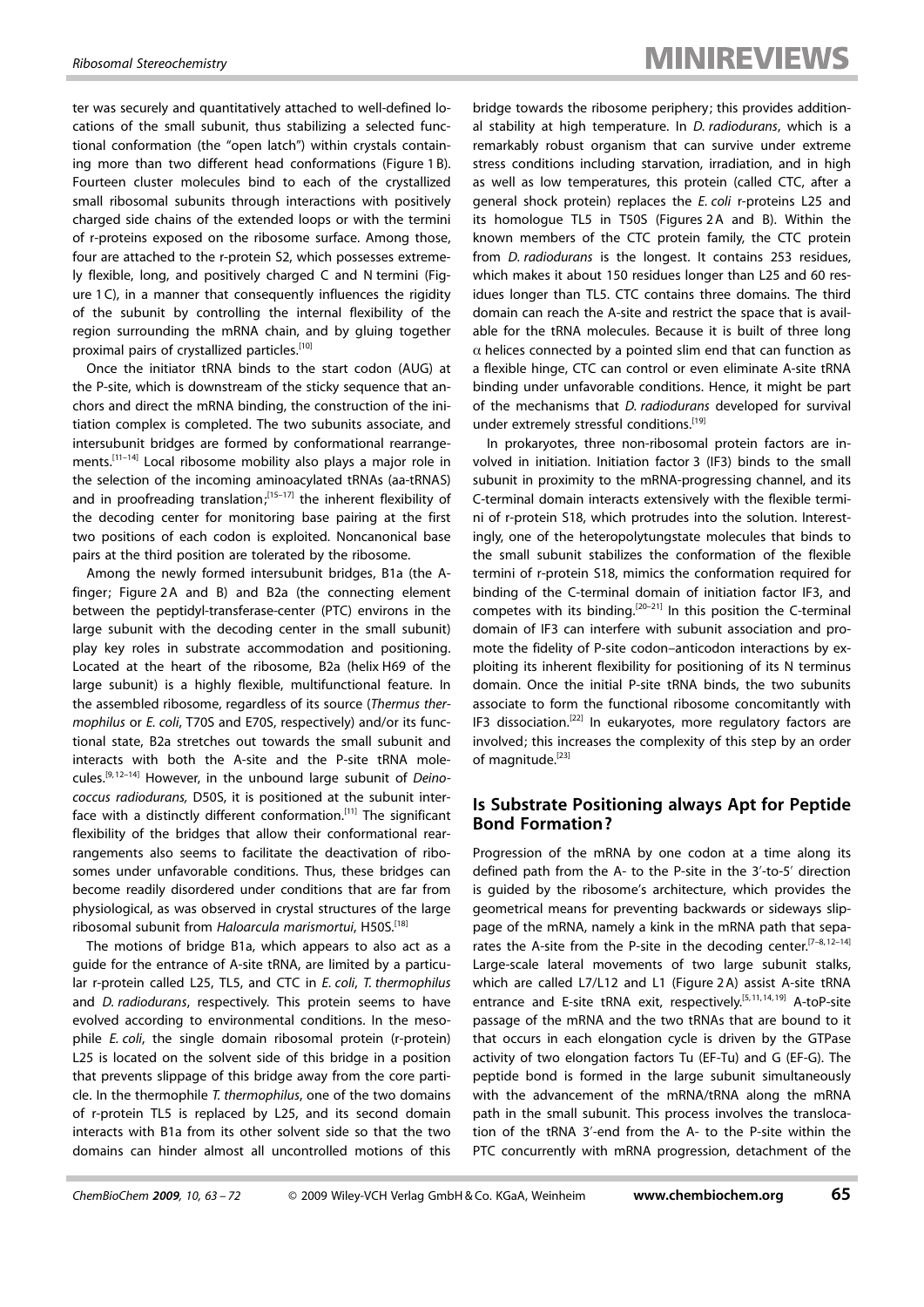### **NHEMBIOCHEM**



Figure 2. Architectural elements that facilitate peptide bond formation and nascent chain elongation. The A-site tRNA (or its mimic) and the derived P-site tRNA are shown in blue and green, respectively. A) The interface face of the large subunit, D50S,<sup>[11]</sup> is shown as ribbons. The rRNA is grey, except for bridge B1a (the A-finger), which is shown in yellow. The r-proteins are blue, green, and purple, except for CTC, which is shown in orange. The mobile structural features that participate in the translation process (L1 and L7/12 stacks) are marked. B) Top: The location of the symmetrical region and its extensions within the large subunit, indicating its central role in connecting all of the ribosomal functional regions that are involved in amino acid polymerization, including L7/L12, which acts as the A-site tRNA entrance site, and L1, which serves as the E-tRNA exiting gate, both known to undergo a coordinated lateral movements during elongation. Bridge B2a extends towards the decoding center in the small subunit (not shown). The two symmetrical subregions that contain the A- and the P-sites are shown in blue and green, respectively, and the extensions, which comprise the L1 and L7/12 stalks are shown in gold. The red "snowflake" indicates the position of protein CTC and of bridge B1a that is adjacent to it. Bottom: The PTC region is enlarged. The ribosomal RNA is shown in grey, except for the two anchoring–propelling nucleotides, A2602 and U2585, which are shown in magenta and orange, respectively. The void that is available for the tRNA 3'-end translocation is in light blue (constructed by simulation of the rotatory motion). The approximate positions of the A and the P-sites as well as of the quantum-mechanical-computed transition state of this reaction (TS) are indicated. C) The tRNA-synchronized motions are comprised of a sideways shift, which is performed as a part of the overall mRNA/tRNA translocation, and the rotatory motion of the A-tRNA 3'-end along a path confined by the PTC walls. The rRNA nucleotide comprises the PTC walls that confine the rotatory motion are shown in gray. The directions of the two components of the tRNA motions are indicated by blue-green arrows, and the imaginary twofold symmetry axis is in red. D) The flexibility of nucleotide A2602. Two conformations of this nucleotide, rotated 180° apart, as obtained in native D50S<sup>[11]</sup> and in its complex with sparsomycin<sup>[33]</sup> (called: SPAR). A-site tRNA mimic (ASM in ref. [8]) and the derived P-site tRNA are shown in blue and green, for orientation.

P-site tRNA from the growing polypeptide chain, passage of the deacylated tRNA molecule into the E-site and subsequent release of the tRNA molecule.

At the early stages of ribosome research, ribosomal proteins were believed to perform most ribosomal functional tasks, including the catalysis of peptide bond formation. At that time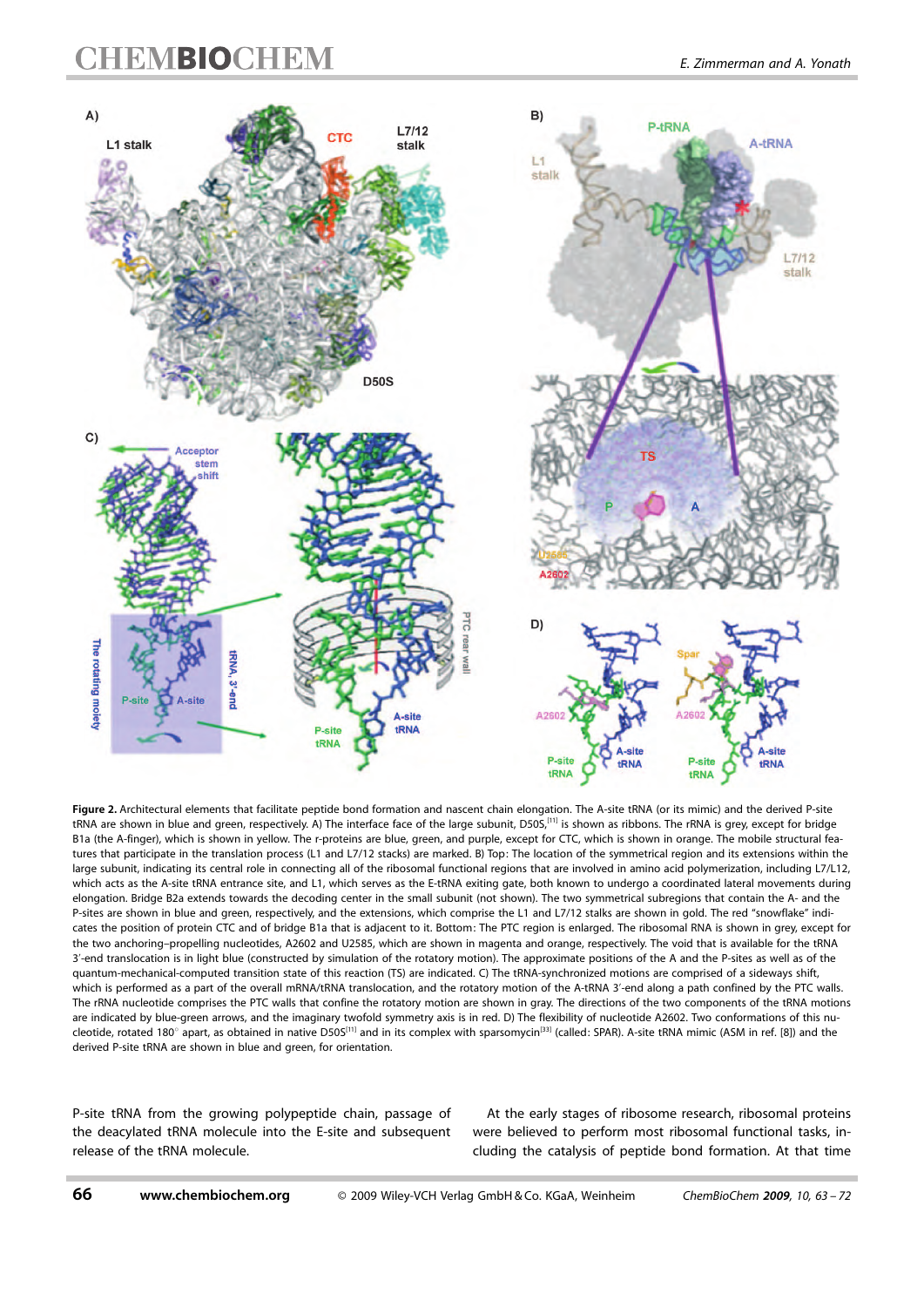ribosomal RNA was thought to provide the scaffold that holds the numerous ribosomal proteins in an orientation that allows them to perform their tasks.  $[24, 25]$  In the late 1980s the importance of ribosomal RNA ( $rRNA$ ) became evident,<sup>[26]</sup> and in the 1990s the dominance of rRNA in ribosome functional activity was proven biochemically.<sup>[27]</sup> All available crystal structu $res<sup>[9,11–14,18]</sup>$  show that in the assembled bacterial ribosomes, the intersubunit interface surfaces are rich in rRNA. Because both the decoding center and the site of peptide bond formation (called the PTC) reside in proximity to the intersubunit interface, they are located in rRNA-predominant environments. Based on the high sequence conservation of the interfacing ribosomal regions, it is conceivable that the intersubunit interfaces of all ribosomes throughout evolution, are rich in rRNA. Hence, unlike typical polymerases, which are pure protein enzymes, the major, albeit not the only, player in the polymerase activity of the ribosome is rRNA. Thus, although a single peptide bond can be formed in a protein-free environment, a few proteins (L2, L16, L27) seem to assist the subsequent steps like the sequential repetition of this reaction, or, in other words, amino acids polymerization (reviewed in refs. [10], [19] and [28]).

Despite the extensive studies aimed at the identification of the chemical nature of the initial step in protein biosynthesis (namely the creation of the first peptide bond), the fine details of this step and the precise contribution of the ribosome to it have remained controversial, and are still not fully characterized (reviewed in ref. [29]). The initial suggestion that three specific rRNA nucleotides catalyze peptide bond formation by the general acid–base mechanism that was based on the crystal structure of complexes of the large ribosomal subunit from Haloarcula marismortui (H50S), which was detemined under far from optimal functional conditions,<sup>[18]</sup> was quickly challenged by a battery of biochemical and mutational studies.<sup>[30-32]</sup>

It appears that the choice of substrate analogues is partially responsible for the misinterpretations. Thus, although aminoacylated tRNA molecules are the natural substrates of ribosomes, "minimal substrates", which are also called "fragment reaction substrates" and are capable of producing only a single peptide bond, are commonly used biochemically. Typical "minimal substrates" are derivatives of puromycin (O-methyl tyrosine that is linked to N6-dimethyl adenosine through an amide bond). They resemble the tip of the aminoacylatedtRNA CCA end, but lack the hydrolysable ester function. Their small size leads one to the assumption that such substrates can readily diffuse into the PTC in a more efficient fashion than full-length tRNA molecules. However, biochemical and kinetic studies indicate that the peptide bond formation by "minimal substrates" is significantly slower than that of full-length aminoacylated-tRNAs. This unpredictable finding was one of the intriguing issues to which no suitable explanation was available before the crystal structures of ribosomes in complex with various substrate analogues were determined.

Architectural elements that contribute to peptide bond formation were identified in the structures of a complex of D50S with different-sized constructs that mimic specific parts of aminoacylated tRNA. One of those is an analogue of the tRNA acceptor stem and its aminoacylated 3'-end (ASM), which is the entire fraction of A-site tRNA that binds to the large subunit. The other structure is a minimal substrate that mimics the aminoacylated tRNA CCA end.<sup>[33–34]</sup> Although both complexes were obtained under the same conditions, which were optimized for efficient protein biosynthesis, these two substrate analogous bind to the PTC in different orientations. Thus, ASM, which resembles a full-length tRNA, is aligned by an extensive net of interactions between its acceptor stem and the cavity that leads to the PTC.<sup>[33]</sup> These interactions govern its accurate positioning in the PTC at the precise orientation that is required for efficient and smooth peptide bond formation. In contrast, only a few interactions are created by the "minimal substrate." These few interactions enable the minimal substrate to utilize the space of the A-site tRNA 3'-end, but at a slightly different orientation; similar to those obtained for H50S complexes with various minimal substrates, most of which require additional positional rearrangements to reach the precise orientation that is required for peptide bond formation.[35, 36] Thus, the D50S–ASM complex demonstrates the significance of the interactions between the tRNA acceptor stem and the walls of the cavity that leads to the PTC. Comparisons between the positioning of ASM and the "minimal substrates" in complexes with D50S as well as with H50S shed light on the PTC's ability to accommodate substrates at approximate orientations.<sup>[36]</sup> Consistently, the overwhelming differences in the duration of the formation of single peptide bonds by "minimal substrates" and by full-length tRNAs are rationalized by the requirement of the latter to undergo positional rearrangements due to their approximate positioning.<sup>[35, 36]</sup>

Incorporating structural data that was obtained from additional ribosomal crystal forms highlights the PTC's remarkable ability to rearrange itself upon substrate binding  $[12, 36]$  and verifies the findings that the peptidyl transfer reaction is modulated by conformational changes at the active site.<sup>[37-40]</sup> Notably, the D50S-ASM complex $[33]$  is so far the only complex with an A-site tRNA mimic that extends beyond the tip of the tRNA 3' end, although crystals supposedly containing assembled ribosomes with two and/or three tRNA molecules have been subjected to crystallographic analysis.<sup>[12-13]</sup> The current conclusions, which are based on comparing the structures of ribosomes with substrate analogues of various lengths, advanced the comprehension of peptide bond formation significantly. They indicate that rather than participating chemically in peptide bond formation, the ribosomal architecture positions its natural substrates in an orientation that is suitable for peptide bond formation, thus providing positional catalysis.[33–34] Importantly, peptide bonds can be formed in a semiefficient manner by compounds that possess various conformations, some of which mimic approximately parts of the tRNA substrates, [18, 27, 35, 37, 41] and hence require ribosomal and/or substrate rearrangements for proper substrate positioning<sup>[5,34]</sup> and for promoting substrate-mediated chemical acceleration of peptide bond formation. $[40-42]$  This is in accord with the finding that rapid and smooth peptide bond formation requires fulllength tRNA in both the A and P sites, as observed by chemi-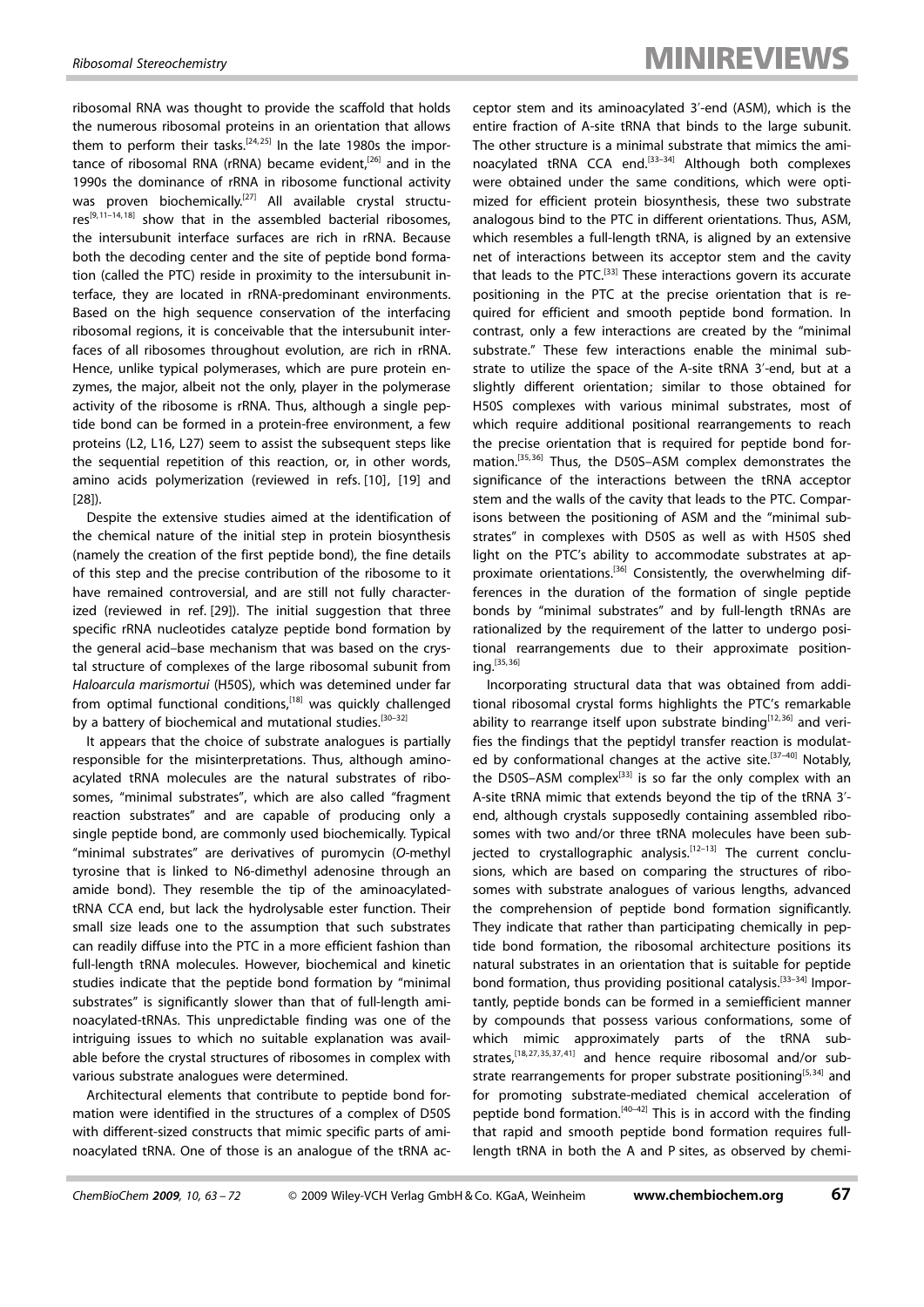### **CHEMBIOCHEM**

cal, $[40, 42-43]$  atomic, $[44]$  and molecular mutagenesis, $[45, 46]$  computational,  $[47-49]$  and kinetic<sup>[38, 39, 50, 51]</sup> methods.

The currently accepted view of the mechanism of peptide bond formation is consistent with ribosomal positional catalysis that is accelerated and assisted by its P-site tRNA substrate. However, despite intensive efforts to elucidate the details of peptide bond formation by various noncrystallographic methods (review in ref. [52]) the detailed mechanism of peptide bond formation is still a mystery, and may be revealed by Xray structures of ribosomes that contain both the aminoacylated and the peptidyl tRNAs in the PTC.

#### From Peptide Bond Formation to Amino Acid Polymerization

If time is not an issue, single peptide bonds can be formed with no assistance whatsoever, but the repetition of this reaction requires elaborate architecture. As the ribosome's main task is amino acid polymerization; it provides the means not only for the mere formation of peptide bonds, but also for the progression of the reaction.

Both peptide bond formation and the ribosomal polymerase activity are governed by the striking architecture of the ribosome. Although the ribosome is asymmetric, it contains a highly conserved region of 180 nucleotides (Figure 2B), in which the rRNA fold and the orientations of its nucleotides, but not their sequences, are related by pseudo twofold symmetry.[33–34] This sizable intraribosomal symmetrical region has been identified in all known structures of large ribosomal subunits, regardless of their source (mesophilic, thermophilic, radiophilic, and halophilic bacteria), their kingdom of life (eubacteria and archaea), their functional state (assembled ribosome or unbound subunit, and their complexes with substrate analogues or inhibitors). Remarkably, despite the significant size differences between ribsomes from various kingdoms of life, the functional regions of the ribosomes are rather well conserved, with the highest level of sequence conservation at their central core, and the largest structural differences located at the periphery. The core contains the symmetrical region in which 98% of the nucleotides are found in  $>$ 95% of sequences (from 930 different species from the three domains of life), but, remarkably, only 36% of all E. coli nucleotides, excluding the symmetrical region, can be categorized as such. Importantly, 75% of the 27 nucleotides that lie within 10 Å of the symmetry axis are highly conserved. Among them, seven are completely conserved.<sup>[34]</sup>

The universality of the symmetrical region and the high level of sequence conservation that was detected even in mitochondrial ribosomes, in which half the ribosomal RNA is replaced by proteins, and the ability of this region to provide all of the structural elements required for performing polypeptide elongation, suggest that the ribosome evolved by gene fusion or duplication. Furthermore, the preservation of the three-dimensional structure of the two halves of the ribosomal frame, regardless of the sequence, demonstrates the rigorous stereochemical requirements for accurate substrate positioning during peptide bond formation. This, as well as the universality of the symmetrical region, led to the assumption that the ancient ribosome contained a similar pocket that was confined by two RNA chains.

The symmetrical region is located in and around the PTC, and connects, either directly or by is extensions, all ribosomal functional regions that are involved in amino acid polymerization, including the tRNA entrance/exit dynamic stalks, the PTC, and the bridge that connects the PTC cavity with the vicinity of the decoding center in the small subunit and the nascent protein exit tunnel (Figure 2 B). Hence, it can serve as the central feature for signaling between all the functional regions that are involved in protein biosynthesis, that are located remotely from each other (up to 200 Å away), but must "talk" to each other during elongation,<sup>[34]</sup> thus guarantying smooth succession of amino acid polymerization. A suitable example is the direct connection between peptide bond formation in the large subunit and the association of the mRNA with the small subunit.<sup>[53]</sup>

The linkage between the elaborate PTC architecture and the A-site tRNA position that was observed crystallographically<sup>[33]</sup> indicates that the translocation of the tRNA 3'-end is performed by a combination of two independent, albeit synchronized motions: a sideways shift, which is performed as part of the overall mRNA/tRNA translocation, and a rotatory motion of the A-tRNA 3'-end, around the bond connecting it with the tRNA helical regions along a path that is confined by the PTC walls (Figures 2B and C). This bond coincides with an imaginary axis that passes through the symmetry-related region. The rotary motion is guided by a rRNA scaffold along an exact pattern (called the PTC "rear wall") and results in stereochemistry that is optimal for peptide bond formation, and in a geometry that ensures the entrance of nascent proteins into their exit tunnel. While the PTC rear wall confines and guides the rotatory path, two universal nucleotides A2602 and U2585 (E. coli nomenclature throughout) of the PTC "front wall", which bulges towards the twofold symmetry axis and do not obey the twofold symmetry, anchor this motion. Both nucleotides are highly flexible (Figure 2D), and their mobility appears to play major roles in the rotatory motion. The nucleotide A2602 seems to propel the motion, and potential rearrangements of U2585 seem to facilitate chirality discrimination and ensure proper chirality by prohibiting p-amino acid incorporation.<sup>[54]</sup>

The rotatory motion positions the proximal 2'-hydroxyl of the P-site tRNA A76 in the same position and orientation that is found in crystals of the entire ribosome with mRNA, [12-13] and allows for chemical catalysis of peptide bond formation by A76 of the P-site tRNA.<sup>[42]</sup> It therefore appears that the ribosomal architecture and its mobility provides all of the structural elements that enable the ribosome to function as an amino acid polymerase, including the formation of two symmetrical universal base pairs between the tRNAs and the PTC $,$ [33-34] thus allowing for a prerequisite for substrate-mediated acceleration $^{[42]}$ and for the direction of the nascent protein into the exit tunnel.

Simulation studies indicated that during the rotatory motion, the rotating moiety interacts with ribosomal nucleotides and confines the rotatory path along the PTC "rear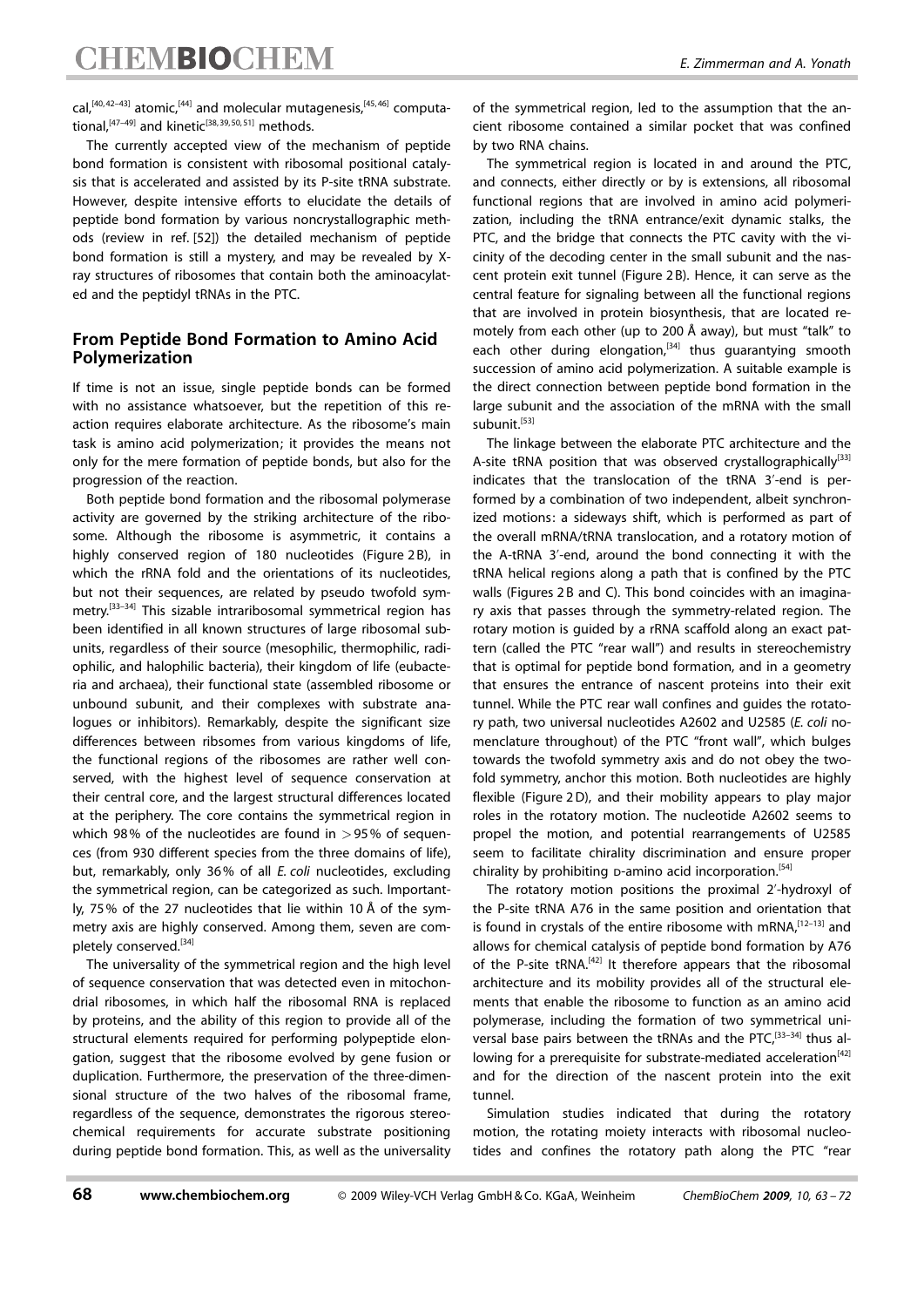wall."<sup>[34]</sup> Some of those interactions are made with the bases of these nucleotides. Other contact exploits the rRNA backbone, and thus, despite the key contributions of these nucleotides to smooth translocation and efficient amino acid polymerization, their bases can be mutated, as found by comprehensive mutagenesis.[46] Consistently, quantum mechanical calculations based on the D50S structural data and the quantification of the interactions between the rotating moiety indicated that the transition state (TS) is being formed during the rotatory motion and is stabilized by hydrogen bonds with rRNA nucleotides of the PTC "rear wall".<sup>[49]</sup>

This mode of operation allows the aminoacylated tRNA to move into the P-site, while the deacylated former P-site tRNA moves toward the E-site. Simultaneously, the PTC A-site is gradually evacuated by its former occupant, and hence can host the next substrate, which approaches as a result of the global mRNA/tRNA progression along its path in the small subunit. Importantly, the transition state (TS) found by quantum mechanical computations is within the space available between the A and the P-sites, but closer to the latter (Figure 2 B). This TS position and orientation are similar to the one found experimentally in the crystal structure of a complex of the large subunit from a ribosome from a different source, H50S, with a transition state analogue that was designed chemically.[37] The correlation between the rotatory motion and amino acid polymerization rationalize the apparent contradiction that is associated with the location of the growing protein chain. Thus, traditional biochemical methods for the detection of ribosomal activity were based on the reaction between substrate analogues, which were designed for producing a single peptide bond, and do not involve an A-to-P-site translocation. However, elongation requires substrates that are suitable to perform the A-to-P-site passage and the entrance to the ribosome tunnel, near the location of the properly designed TS analogues<sup>[37]</sup> as well as the calculated TS position.<sup>[49]</sup>

#### Mobility and Remote Networks Facilitate Antibiotics Selectivity

As it is a key player in cell vitality, the ribosome is targeted by many useful antibiotics. These hamper protein synthesis in bacterial pathogens by diverse mechanisms (for review see refs. [5], [20], [55] and [56]). Because no crystal structures of ribosomes from genuine pathogens are available yet, the structures of ribosomes from D. radiodurans and T. thermophilus, two eubacteria that have been proven to serve as suitable pathogen models, have been investigated in complex with various antibiotics. These show that among the modes of action of ribosomal antibiotics, the antibiotics cause miscoding, minimize essential mobility, interfere with substrate binding at the decoding center and at the PTC, and block the protein exit tunnel. Binding sites that are composed primarily of rRNA and coincide with functional centers of the ribosome are common to ribosomal antibiotics.

Although prokaryotic and eukaryotic ribosomes differ in size  $\sim$  2.4 and 4 MDa, respectively), they are highly conserved functionally. Therefore the imperative distinction between eubacte-

rial pathogens and eukaryotes, the key for antibiotics usefulness, is achieved mainly, albeit not exclusively, by subtle structural differences within the antibiotic's binding pockets. A striking example for subtle discrimination between eubacteria and higher organisms is the minute difference between adenine and guanine in position 2058, which was found to govern the binding of macrolides. The macrolides are a prominent family of antibiotics that obstruct the progression of the nascent proteins along their tunnel.<sup>[57]</sup> As this tunnel plays a multifunctional role, tunnel blocking might have more consequences than the mere blockage of nascent proteins' progression. The tunnel provides co-translational protection to newly born proteins, its dynamic properties facilitate its involvement in the nascent chain's sequence-specific gating, and may possess chaperoning properties at a crevice for transient cotranslational folding (review in ref. [5]). Comparisons of crystal structures of the eubacterial large ribosomal subunit, D50S,<sup>[56–57]</sup> and large subunits of the archaeon that share properties with eukaryotes, H50S, as well as of a H50S mutant, G2058A,<sup>[60]</sup> verified that the nucleotide at position 2058 is responsible for macrolide binding. These structures also showed, however, that mere binding is not sufficient for clinical effectiveness, and indicated the significance of additional structural elements<sup>[20]</sup> that dictate the level of inhibitory activity; this is consistent with  $A \rightarrow G$ mutagenesis in yeast at a position equivalent to E. coli A2058, which do not confer erythromycin susceptibility.<sup>[61]</sup>

The core catalytic center, and especially the PTC, of the ribosome is highly (or completely) conserved, the mechanisms for acquiring selectivity are rather complex. Nevertheless, several clinically useful antibiotics bind to the PTC of eubacterial ribosomes (Figure 3 A) with high affinity and great specificity, without significant effect on the eukaryotic host. Examples are chloramphenicol, clindamycin, pleuromutilins, streptogramins,  $oxazolidinones<sub>r</sub><sup>[20,58,62–68]</sup>$  as well as potentially useful antibiotics from the lankacidin family.<sup>[69]</sup> Crystal structures showed that although almost all PTC antibiotics act by blocking a part or the entire PTC, they use different binding modes, and consequently, they possess different inhibitory mechanisms. Chloramphenicol hampers the binding of the A-site tRNA, pleuromutilins, linezolid, and streptogramins<sub>A</sub> occupy both the A and P-site tRNAs, and clindamycin interferes with peptide bond formation. Assuming that most PTC antibiotics use similar structural principles for selectivity and resistance, comprehending the factors that allow for selectivity provides powerful tools to understand many of the mechanisms that are exploited for acquiring resistance.

Among the PTC antibiotics, the streptogramins $_A$  (group A) are of a special interest because they all exhibit rather weak inhibitory effects if used alone, but can become very potent when used together with their mates from the streptogramins $_B$ (group B), which are also weakly active on their own. Group A compounds  $(S_A)$  are highly modified cyclopeptides with multiple conjugated double bonds, whereas the group B  $(S_B)$  compounds are cyclic hexadepsipeptides that act as low-affinity macrolides. An impressive synergetic effect is demonstrated by synercid®, a two-component drug (dalfopristin and quinupristin). Crystal structures showed that the synergetic mechanism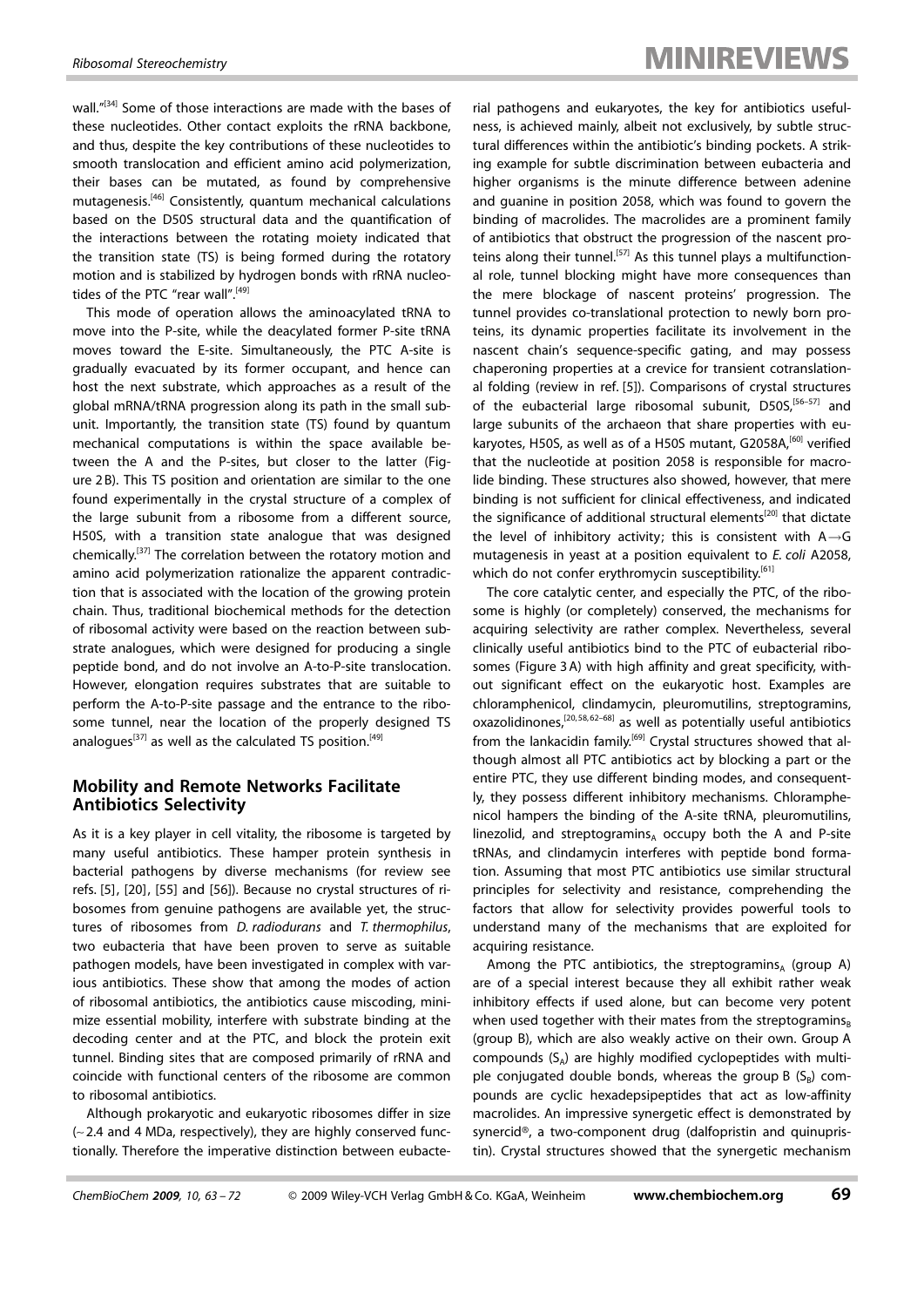## **HEMBIOCHEM**



Figure 3. Ribosomal antibiotics. A) The positions of most of the ribosomal antibiotics are shown on the interface surfaces of the two ribosomal subunits, T30S<sup>[8]</sup> and D50S,<sup>[11]</sup> which are represented as gray (RNA) and colorful (protein) ribbons. Note that all of the antibiotics are bound to ribosomal functional centers. B) Induced fit and remote interactions of the PTC antibiotics pleuromutilins. All views show only the variable extension (highlighted by the colored balloons). Left: the locations and the induced conformational rearrangements induced by three members of this family are shown. Right: the conformational rearrangements of the rRNA that allow for the accommodation of the drug and creation of the remote interaction network (wild-type rRNA is shown as black frames empty space, and the modified positions are shown in green).

is based on a dramatic alteration in the orientation of the very flexible PTC nucleotide, U2585, which plays a principal role in the A-to-P-site rotatory motion. Thus, the binding of dalfopristin, the  $S_A$  component, to the PTC causes 180 $^{\circ}$  rotation of U2585. This motion seems to be reversible until quinupristin, the  $S_B$  component, is added. This leads to the fixation of U2585 at the altered conformation by hindering its motion as well as by blocking the tunnel entrance and preventing the escape of the  $S_A$  component.<sup>[20,64]</sup>

The contribution of the same flexible nucleotide, U2585, to antibiotics that bind with clinical relevance has been observed by structural investigation of the mode of action of the pleuromutilin family. This revealed a unique inhibitory mechanism alongside a novel selectivity and resistance strategy. In particular, the elaborate binding mode of the pleuromutilins demonstrates how selectivity and resistance are acquired despite almost full conservation.<sup>[62, 67]</sup> Because all nucleotides in the immediate vicinity of the binding site are highly conserved, the selectivity of the pleuromutilins is determined by nucleotides that are located remotely from the antibiotic binding site, hence are less conserved. Thus, pleuromutilins binding triggers an induced-fit mechanism by exploiting the flexibility of the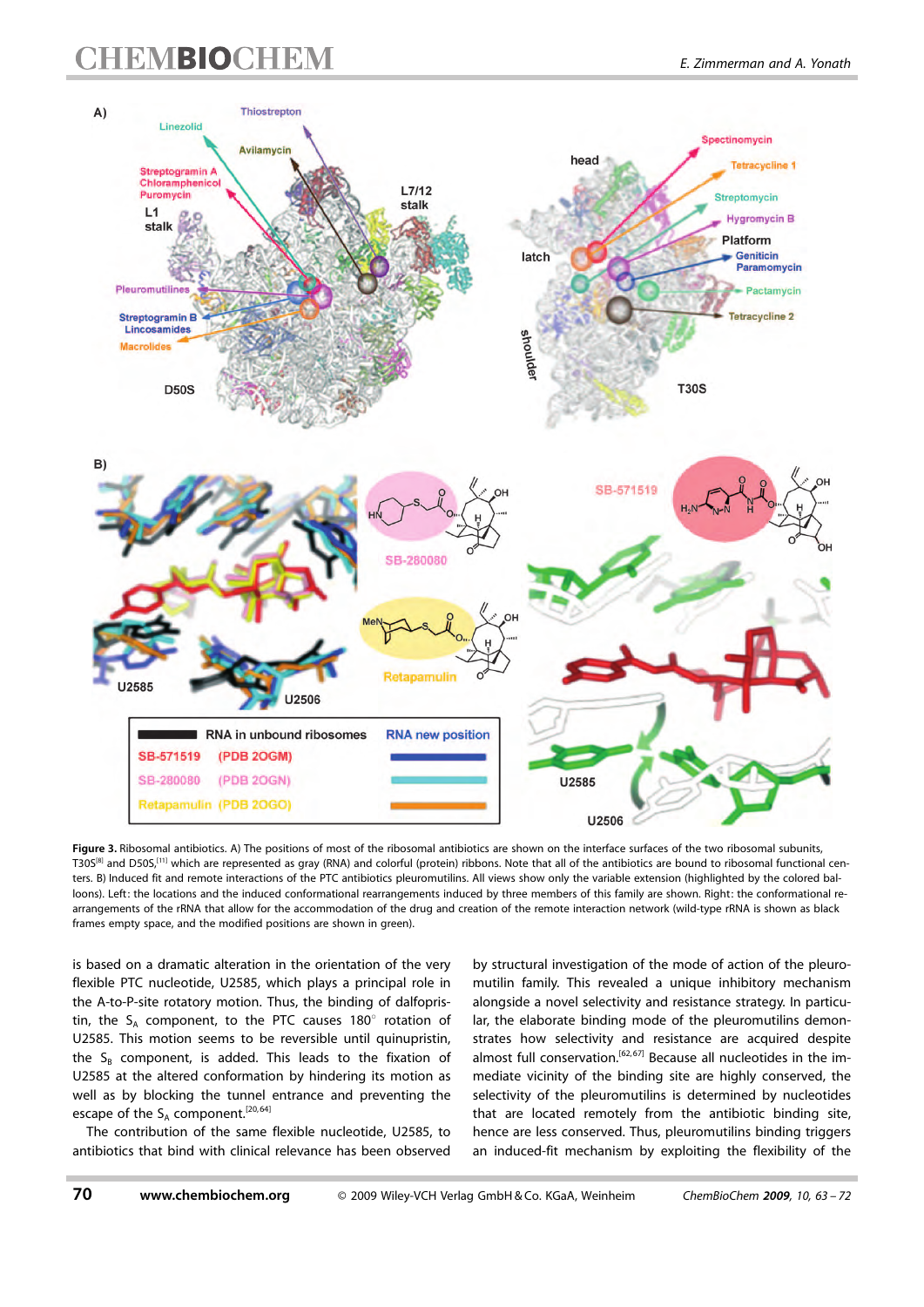rRNA nucleotides that reside in and around the PTC, as well as a network of interactions with less-conserved remote nucleotides, hence allowing for drug selectivity.<sup>[67]</sup>

In short, the pleuromutilins exploit the mobility of the extremely flexible nucleotides U2585 and U2506 that participate in navigating and anchoring the rotatory motion. The coordinated motions of these nucleotides evacuate the binding region, and, by triggering additional motions of remote nucleotides they tighten the binding pocket on the bound antibiotic molecule without interacting with it (Figure 3 B). This remarkable finding explains the similarity in the inhibitory pattern of members of the pleuromutilin family that have a dramatically different chemical nature, and has opened the way for the design of a large number of new members.<sup>[70]</sup> Furthermore, because most mutations within the PTC should be lethal, resistance to pleuromutilins requires modifications of nucleotides that can be selected from a rather limited pool of less-crucial PTC nucleotides. Alternatively, resistance might be mediated by nucleotides that reside at remote locations from the PTC, but that nevertheless influence its shape by induced fit and/ or allosteric mechanisms;<sup>[62,67,71]</sup> Such allosteric motions could be similar to the expected consequences of modification in r-proteins L22 and L4, which cause resistance to macrolides although they do not interact with them.<sup>[72]</sup>

#### Conclusions and Future Prospects

Ribosomal crystal structures, in conjunction with numerous biochemical, kinetic and genetic findings, show that the ribosome provides the framework for the proper positioning of the participants of the biosynthetic process and is actively involved in the translation process. Furthermore, the research on ribosomal antibiotics revealed common traits, identified unexpected binding features, led to new insights into ribosomal functional flexibility, and indicated the existence of an allosteric network around the PTC. The value of these findings is far beyond their potential clinical usage, because they highlight basic issues like reshaping of binding pockets by remote networks, and shed light on the fashion that ribosome inhibitors benefit from ribosome functional flexibility. Finally, careful cross-examination of the basic concepts in protein biosynthesis in bacteria showed that they can be connected to properties of higher organisms, like signal transduction and oncogene $sis<sub>i</sub>$ <sup>[73]</sup> hence the value of these studies opened the path for future studies on protein biosynthesis in the eukaryotic kingdom.

#### Acknowledgements

Thanks are due to all members of the ribosome group at the Weizmann Institute for constant interest. Support was provided by the US National Inststitutes of Health (GM34360), and the Kimmelman Center for Macromolecular Assemblies. A.Y. holds the Martin and Helen Kimmel Professorial Chair.

- [1] G. E. Palade, J. Biophys. Biochem. Cytol. 1955, 1, 59–68.
- [2] J. D. Watson, Science 1963, 140, 17-26.
- [3] A. Yonath, J. Muessig, B. Tesche, S. Lorenz, V. A. Erdmann, H. G. Wittmann, Biochem. Int. 1980, 1, 428–435.
- [4] M. Gluehmann, R. Zarivach, A. Bashan, J. Harms, F. Schluenzen, H. Bartels, I. Agmon, G. Rosenblum, M. Pioletti, T. Auerbach, H. Avila, H. A. Hansen, F. Franceschi, A. Yonath, Methods 2001, 25[, 292–302](http://dx.doi.org/10.1006/meth.2001.1241).
- [5] A. Bashan, A. Yonath, [Trends Microbiol.](http://dx.doi.org/10.1016/j.tim.2008.05.001) 2008, 16, 326-335.
- [6] A. Marintchev, G. Wagner, Q. Rev. Biophys. 2004, 37, 197-284.
- [7] G. Yusupova, L. Jenner, B. Rees, D. Moras, M. Yusupov, [Nature](http://dx.doi.org/10.1038/nature05281) 2006, 444, [391–394](http://dx.doi.org/10.1038/nature05281).
- [8] F. Schluenzen, A. Tocili, R. Zarivach, J. Harms, M. Gluehmann, D. Janell, A. Bashan, H. Bartels, I. Agmon, F. Franceschi, A. Yonath, Cell [2000](http://dx.doi.org/10.1016/S0092-8674(00)00084-2), 102, [615–623](http://dx.doi.org/10.1016/S0092-8674(00)00084-2).
- [9] B. S. Schuwirth, M. A. Borovinskaya, C. W. Hau, W. Zhang, A. Vila-Sanjurjo, J. M. Holton, J. H. D. Cate, Science 2005, 310, 827-834.
- [10] A. Bashan, A. Yonath, [J. Mol. Struct.](http://dx.doi.org/10.1016/j.molstruc.2008.03.043) 2008, 890, 289-294.
- [11] J. Harms, F. Schluenzen, R. Zarivach, A. Bashan, S. Gat, I. Agmon, H. Bartels, F. Franceschi, A. Yonath, Cell 2001, 107[, 679–688.](http://dx.doi.org/10.1016/S0092-8674(01)00546-3)
- [12] M. Selmer, C. M. Dunham, F. V. Murphy IV, A. Weixlbaumer, S. Petry, A. C. Kelley, J. R. Weir, V. Ramakrishnan, Science 2006, 313[, 1935–1942](http://dx.doi.org/10.1126/science.1131127).
- [13] A. Korostelev, S. Trakhanov, M. Laurberg, H. F. Noller, Cell [2006](http://dx.doi.org/10.1016/j.cell.2006.08.032), 126, [1065–1077.](http://dx.doi.org/10.1016/j.cell.2006.08.032)
- [14] M. M. Yusupov, G. Z. Yusupova, A. Baucom, K. Lieberman, T. N. Earnest, J. H. Cate, H. F. Noller, Science 2001, 292[, 883–896](http://dx.doi.org/10.1126/science.1060089).
- [15] S. C. Blanchard, R. L. Gonzalez, H. D. Kim, S. Chu, J. D. Puglisi, [Nat. Struct.](http://dx.doi.org/10.1038/nsmb831) Mol. Biol. 2004, 11[, 1008–1014](http://dx.doi.org/10.1038/nsmb831).
- [16] F. V. Murphy, V. Ramakrishnan, [Nat. Struct. Mol. Biol.](http://dx.doi.org/10.1038/nsmb866) 2004, 11, 1251-[1252.](http://dx.doi.org/10.1038/nsmb866)
- [17] L. Cochella, R. Green, [Nat. Struct. Mol. Biol.](http://dx.doi.org/10.1038/nsmb1204-1160) 2004, 11, 1160–1162.
- [18] P. Nissen, J. Hansen, N. Ban, P. B. Moore, T. A. Steitz, [Science](http://dx.doi.org/10.1126/science.289.5481.920) 2000, 289. [920–930.](http://dx.doi.org/10.1126/science.289.5481.920)
- [19] A. Yonath, [Curr. Protein Pept. Sci.](http://dx.doi.org/10.2174/1389203023380828) 2002, 3, 67-78.
- [20] A. Yonath, A. Bashan, [Annu. Rev. Microbiol.](http://dx.doi.org/10.1146/annurev.micro.58.030603.123822) 2004, 58, 233–251.
- [21] M. Pioletti, F. Schluenzen, J. Harms, R. Zarivach, M. Gluehmann, H. Avila, A. Bashan, H. Bartels, T. Auerbach, C. Jacobi, T. Hartsch, A. Yonath, F. Franceschi, EMBO J. 2001, 20[, 1829–1839.](http://dx.doi.org/10.1093/emboj/20.8.1829)
- [22] A. Fabbretti, C. L. Pon, S. P. Hennelly, W. E. Hill, J. S. Lodmell, C. O. Gualerzi, Mol. Cell 2007, 25[, 285–296](http://dx.doi.org/10.1016/j.molcel.2006.12.011).
- [23] P. F. Cho, F. Poulin, Y. A. Cho-Park, I. B. Cho-Park, J. D. Chicoine, P. Lasko, N. Sonenberg, Cell 2005, 121[, 411–423](http://dx.doi.org/10.1016/j.cell.2005.02.024).
- [24] R. A. Garrett, H. G. Wittmann, [Adv. Protein Chem.](http://dx.doi.org/10.1016/S0065-3233(08)60450-7) 1973, 27, 277–347.
- [25] R. A. Garrett, H. G. Wittmann, Endeavour 1973, 32, 8–14.
- [26] H. F. Noller, [Annu. Rev. Biochem.](http://dx.doi.org/10.1146/annurev.bi.53.070184.001003) 1984, 53, 119–162.
- [27] H. F. Noller, V. Hoffarth, L. Zimniak, Science 1992, 256[, 1416–1419](http://dx.doi.org/10.1126/science.1604315).
- [28] I. Wekselman, C. Davidovich, I. Agmon, E. Zimmerman, H. Rosenberg, A. Bashan, R. Berisio, A. Yonath, J. Pept. Sci. 2008; in press.
- [29] R. M. Anderson, M. Kwon, S. A. Strobel, [J. Mol. Evol.](http://dx.doi.org/10.1007/s00239-006-0211-y) 2007, 64, 472-483.
- [30] N. Polacek, M. Gaynor, A. Yassin, A. S. Mankin, [Nature](http://dx.doi.org/10.1038/35078113) 2001, 411, 498-[501.](http://dx.doi.org/10.1038/35078113)
- [31] A. Barta, S. Dorner, N. Polacek, Science 2001, 291, 203.
- [32] J. Thompson, D. F. Kim, M. O'Connor, K. R. Lieberman, M. A. Bayfield, S. T. Gregory, R. Green, H. F. Noller, A. E. Dahlberg, [Proc. Natl. Acad. Sci.](http://dx.doi.org/10.1073/pnas.151257098) USA 2001, 98[, 9002–9007](http://dx.doi.org/10.1073/pnas.151257098).
- [33] A. Bashan, I. Agmon, R. Zarivach, F. Schluenzen, J. Harms, R. Berisio, H. Bartels, F. Franceschi, T. Auerbach, H. A. S. Hansen, E. Kossoy, M. Kessler, A. Yonath, Mol. Cell 2003, 11[, 91–102](http://dx.doi.org/10.1016/S1097-2765(03)00009-1).
- [34] I. Agmon, A. Bashan, R. Zarivach, A. Yonath, [Biol. Chem.](http://dx.doi.org/10.1515/BC.2005.098) 2005, 386, 833-[844.](http://dx.doi.org/10.1515/BC.2005.098)
- [35] J. L. Hansen, T. M. Schmeing, P. B. Moore, T. A. Steitz, [Proc. Natl. Acad.](http://dx.doi.org/10.1073/pnas.172404099) Sci. USA 2002, 99[, 11670–11675](http://dx.doi.org/10.1073/pnas.172404099).
- [36] A. Yonath, Biol. Chem. 2003, 384, 1411-1419.
- [37] T. M. Schmeing, K. S. Huang, D. E. Kitchen, S. A. Strobel, T. A. Steitz, [Mol.](http://dx.doi.org/10.1016/j.molcel.2005.09.006) Cell 2005, 20[, 437–448](http://dx.doi.org/10.1016/j.molcel.2005.09.006).
- [38] M. Beringer, M. V. Rodnina, Mol. Cell 2007, 26[, 311–321](http://dx.doi.org/10.1016/j.molcel.2007.03.015).